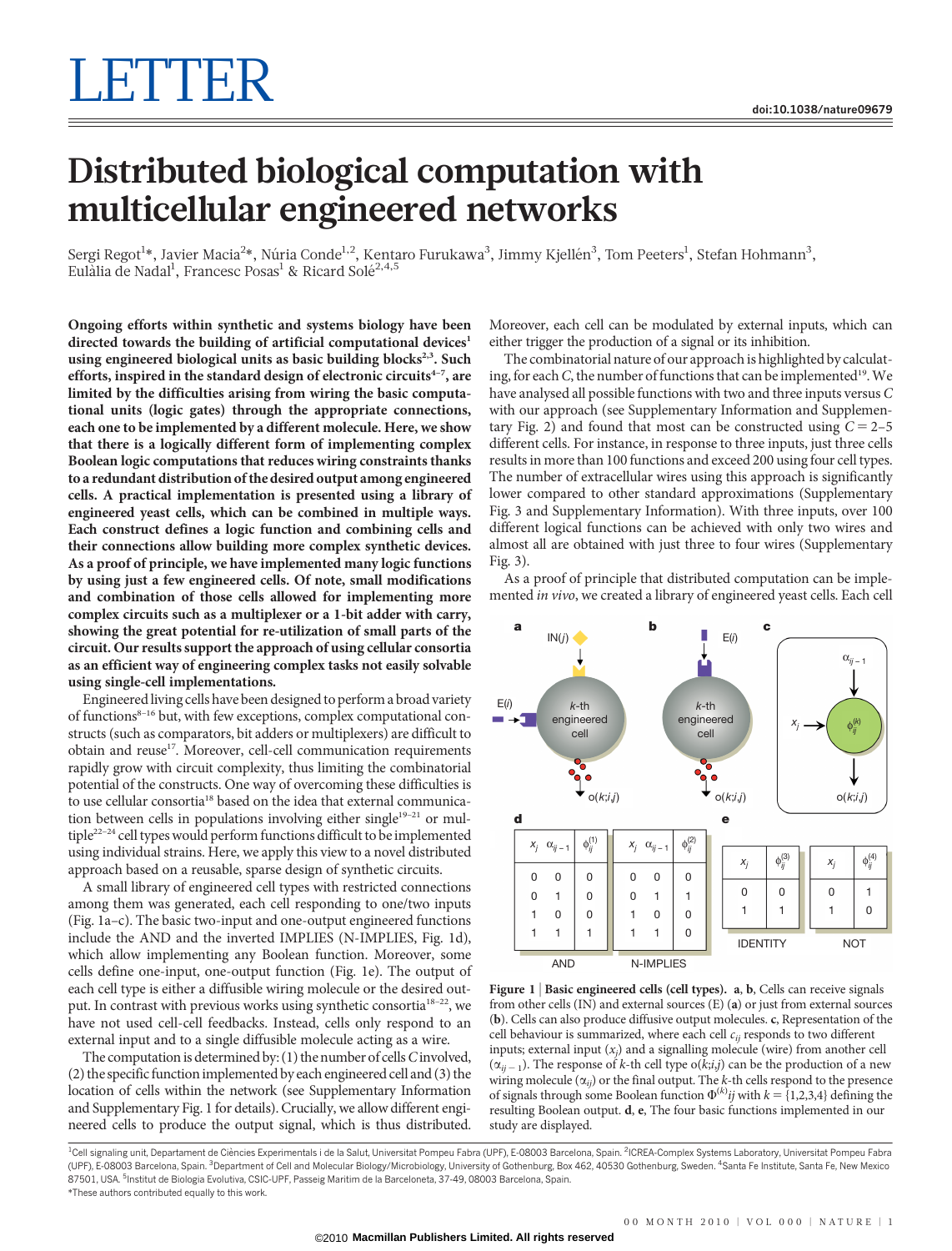responds to an extracellular stimulus (for example, NaCl, doxycycline, galactose, oestradiol) and/or the presence of a wiring molecule (for example, yeast pheromone). The output of the cells was monitored as the expression of a reporter construct under the control of the FUS1 promoter (for example, green fluorescent protein, GFP). See Supplementary Fig. 4 for relevant genotype and the logic function of each cell of the library is. The ability of cells to respond to external stimuli (inputs) was monitored by fluorescence in single cell (fluorescenceactivated cell sorting, FACS) and normalized to the maximal number of cells able to produce output signal (see Fig. 2a and Supplementary Information). Each cell type has been characterized by its ability to respond to the corresponding stimuli (Fig. 2b and Supplementary Fig. 5).

We then implemented all standard 2-input logic functions by combining just a few engineered cell types. We initially designed a basic circuit with an AND logic (Fig. 3a) involving two cell types responding to two stimuli (NaCl and oestradiol) and using a pheromone (alpha factor) as a wiring molecule. The presence of NaCl stimulates Cell 1 to produce pheromone (IDENTITY) that is received by Cell 2. In addition, Cell 2 has the ability to sense another external input (oestradiol) and it is competent, via the production and activation of the Fus3 mitogen-activated protein kinase (MAPK), to produce the final output. Only in the presence of the two inputs the final outcome was produced (Fig. 3a). Similarly, a NOR gate was implemented using a different pair of cell types in which each cell responded to a particular stimulus (doxycycline and 6a, an inhibitor of Fus3as kinase) with yeast pheromone as a wiring. Only in the absence of both stimuli there was positive output (Fig. 3b).

Next, we designed two completely different circuits that involved the use of three independent engineered cell types, by reusing cells from our previous AND and NOR circuits. The first three-cell circuit was an OR logic gate in which the two inputs are NaCl and galactose. In this circuit, engineered Cell 1 and 5 are IDENTITY functions. They respond to the presence of NaCl (input 1) or galactose (input 2) to produce the wiring molecule that induces output production in Cell 6 (GFP). The presence of any input (galactose or NaCl) generated a positive output as it corresponds to an OR gate (Fig. 3c). Similarly, a NAND gate was designed using doxycycline and glucose as inputs. Cell 3 and Cell 5 display NOT logic. Both secreted pheromone in the absence of stimuli. Cell 6 responded to the presence of pheromone from either Cell 3 or Cell 5 inducing a fluorescent output. As expected, only the presence of both stimuli generates the output (Fig. 3d). This illustrates how to increase computational complexity at low cost. Other circuits can be easily built through reuse (Supplementary Fig. 6). Of note, the N-IMPLIES circuit can be implemented in a single cell (Supplementary Fig. 6a) or by combining cells with different logics (Supplementary Fig. 6b). Using other consortia, we obtained the AND, NOR, OR, NAND, XNOR and XOR gates. However, they can be



Figure 2 | In vivo analyses of engineered cells. a, Quantification of single cell computational output. Truth table and schematic representation of a cell with a NOT logic (see Supplementary Information for complete genotype). The NOT function is implemented in Cell 3, and the reporter cell (Cell 6) is used to quantify alpha factor production in vivo. Doxycycline (DOX) was added as indicated and cells were analysed by FACS. Data are expressed as the

percentage of GFP-positive cells versus cells treated with pheromone. Results represent the mean  $\pm$  s.d. of three independent experiments. **b**, Transfer functions of basic logic cells. Schematic representation of cells implementing N-IMPLIES, AND, IDENTITY and NOT functions. Indicated cells were treated with indicated input concentrations (2 inputs, left; 1 input, right). 17 $\beta$ -E2, oestradiol; GLU, glucose.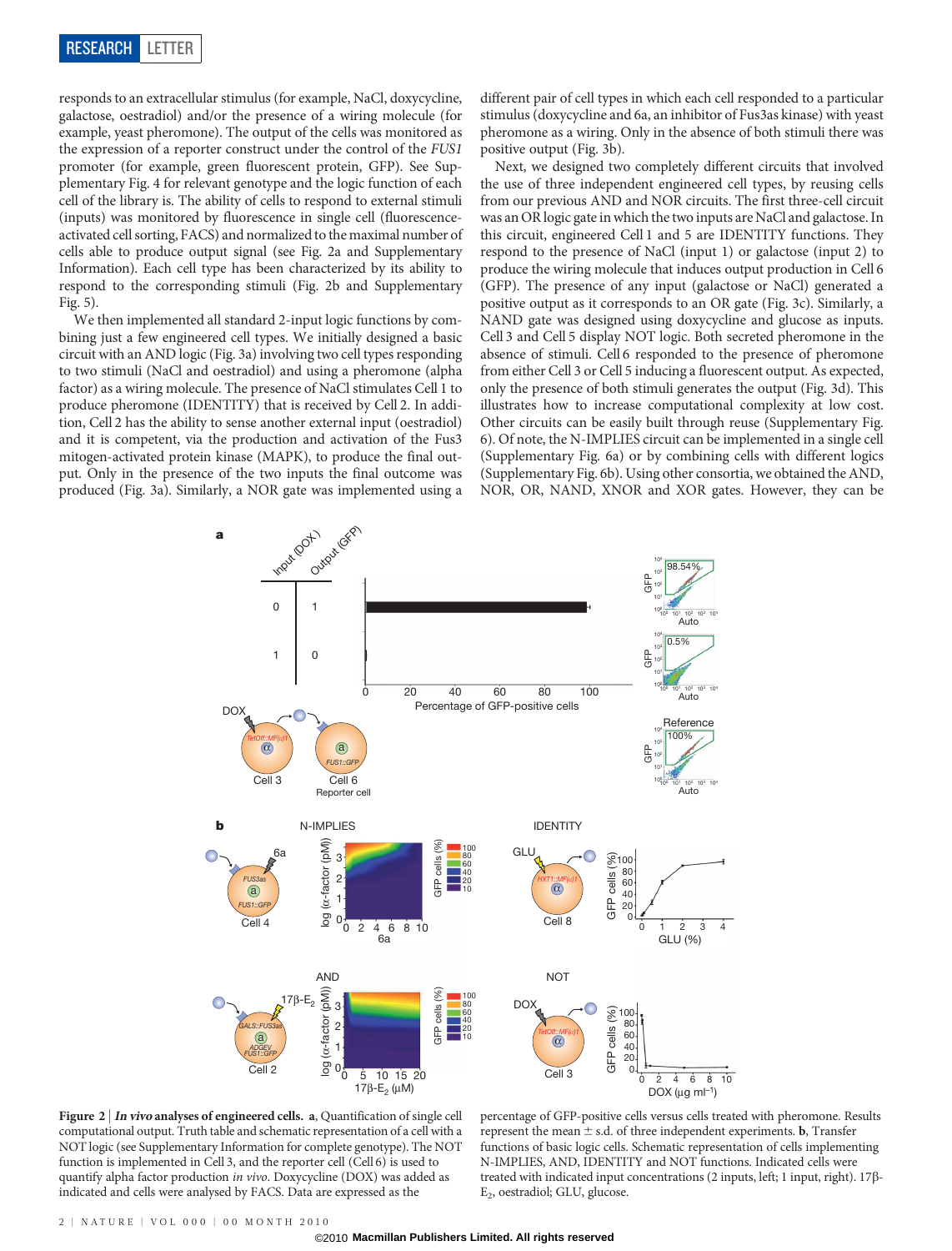## LETTER RESEARCH



Figure 3 <sup>|</sup> Engineered cells to implement different logic gates in vivo. a, Truth table and schematic representation of cells in the AND circuit (see Supplementary Information for complete genotype). Cells were mixed proportionally and inputs (NaCl and oestradiol) were added at the same time. b, Panel ordered as in (a) following NOR logic. Indicated cells were treated

implemented using the same inputs for all of them (that is, doxycycline and glucose) (Supplementary Fig. 7a–f). This supports that our approach is adaptable and that multiple functions can be constructed from a small library of reusable cells.

We then analysed the long-term dynamical response of our AND circuit under changing inputs (Supplementary Fig. 7a). We have found that once the circuit is turned on, it can maintain maximal signal for periods beyond 9 h in the presence of stimuli (Supplementary Fig. 8a). Furthermore, once the system has been established, it responds equally well (at least eight generations) while the culture is maintained to a log phase (Supplementary Fig. 8b). We have also experimentally addressed

using as inputs doxycycline and 6a. c, OR gate. Indicated cells were treated using as inputs 0.4M NaCl and 2% galactose (GAL). d, NAND gate. Indicated strains were treated using as inputs doxycycline and 2% glucose. Data represent the mean and standard deviation of three independent experiments.

network responsiveness to dynamic changes by means of a microfluidic device containing the cellular types of the AND circuit and have exposed it to changes in the input signals over time. The system was able to dynamically respond to re-stimulation after GFP inactivation (Supplementary Fig. 8c).

Our system can be selectively switched off and partially reprogrammed. For instance, the inhibition of the intracellular signal transduction in Cell 2 of the AND gate, blocks the positive outcome of the circuit (Supplementary Fig. 9a). More interestingly, when reprogramming is applied to complex multicellular circuits, different computations can be obtained with little effort. For instance, when a reprogramming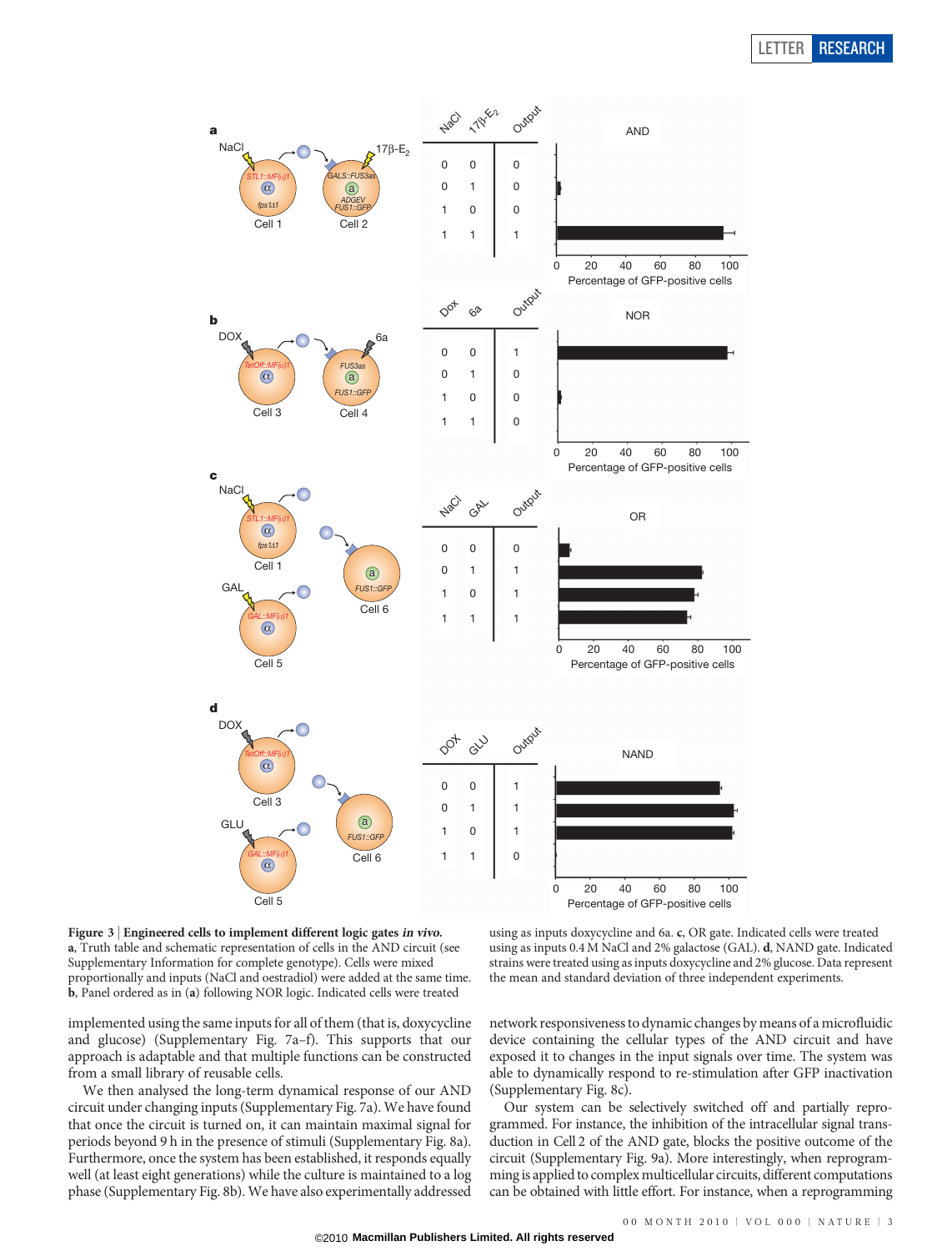molecule (glucose) is added to the OR gate shown in Supplementary Fig. 9b it works as IDENTITY for NaCl (input 2). In this context, despite the fact that multicellular circuits might seem more complex, their easy reuse and combination actually makes them more appropriate in many situations.

Finally, we were able to engineer complex circuits by re-using our previous designs. One of them is the multiplexer MUX2to1 circuit that selects one of different input signals and forwards the selected input into a single output. This circuit, if designed in a single cell would be difficult to implement in vivo (see Supplementary Fig. 10a). However, using distributed computation, the circuit can be assembled from just three engineered cell types responding to three input signals and a single wiring molecule (Supplementary Fig. 10b). In addition, we also implemented a MUX2to1 circuit that contains four cell types but uses two independent wiring molecules (a-factor from Saccharomyces cerevisiae and the a-factor from Candida albicans). Cell 10 and Cell 13 respond to doxycycline and produce each one of the wiring

molecules. Cell 12 responds to oestradiol and S. cerevisiae pheromone whereas Cell 15 responds to galactose and C. albicans pheromone. The final output (GFP) is generated by Cell 12 and Cell 15. Here, although the complexity of the circuit required a differential output to eight different input combinations, the in vivo results clearly showed that the computation of the three inputs yielded the expected response (Fig. 4a). A second complex circuit, the 1-bit adder with carry, was built by combining XOR and AND gates that respond to the same input (doxycycline and glucose) with two wiring molecules ( $\alpha$ -factor from S. cerevisiae and C. albicans). In addition, output cells express different reporter proteins, a green reporter (adder) or a red reporter (carry) (FUS1::GFP or FUS1::mCherry respectively) allowing to detect the outcome of the carry and adder in the same culture. The system responds as an XOR gate (green columns) but presence of the two stimuli induces led to a 1-bit carrier (red columns) (Fig. 4b).

Possible applications as well as some caveats will need to be addressed in future work (such as scalability<sup>25,26</sup>, strategies for reducing



Figure 4 <sup>|</sup> Design and in vivo implementation of a multiplexer (MUX2to1) and 1-bit adder with carry. a, Truth table and schematic representation of the cells used in the MUX2to1. Indicated cells were treated using doxycycline (selector) and the inputs oestradiol and/or 2% galactose. Data are expressed as the percentage of GFP-positive cells using a sample treated with either S. cerevisiae or C. albicans alpha factor as a reference for Cell 12 or Cell 15, respectively. b, Truth table and schematic representation of cells used for 1-bit

adder with carry. Four cells with two wiring systems that respond to glucose and doxycycline with an XOR logic were combined with an extra cell that respond to same stimuli but with an AND logic in which instead of GFP, mCherry was expressed as output. The final outcome was measured as in Fig. 3a. Green bars indicate the adder output (GFP) whereas red bars represent the carry bit (mCherry). GFP and mCherry images of cells are shown (right panels). Data represent the mean and standard deviation of three independent experiments.